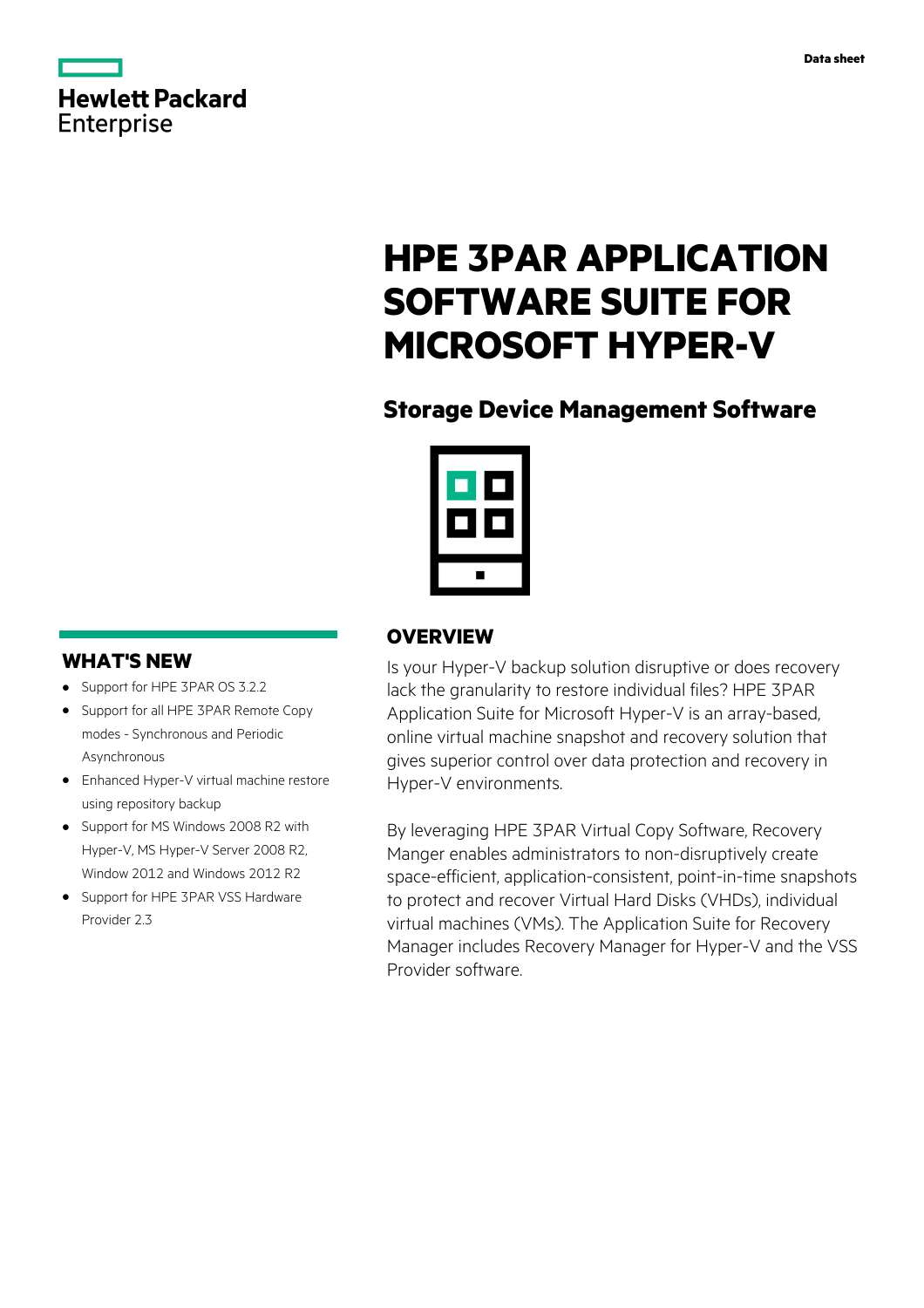### **FEATURES**

### **Simple and Highly Flexible Implementation for Recovery of Hyper-V VMs to Enhance Productivity**

HPE 3PAR Recovery Manager for Hyper-V enables Hyper-V VMs to be quickly recovered to a known point-in-time or to the point-of-failure. This speeds up a variety of operations including rapid recovery of the application.

Array-based approach leverages HPE 3PAR Virtual Copy Software to create highly space-efficient snapshots to enable tighter Service Level Agreements (SLAs) without the use of separate agents installed on individual virtual machines.

Can be used for a variety of scenarios including change management (protecting virtual machines before applying new patches) and creating snapshots for testing and development purposes.

Snapshot instances are managed efficiently, from an easy-to-use graphical user interface on the host to reduce administration costs.

### **Enables Highly Granular and Flexible Recovery Point Objectives and Recovery Time Objectives**

HPE 3PAR Recovery Manager Software for Hyper-V provides a simple, automated solution to enable administrators to efficiently protect and recover Virtual Hard Disks (VHDs), Hyper-V Virtual Machines (VMs) and individual files.

Scalable, non-duplicative snapshots allow administrators a greater number of backups for a frequent extended history of recovery points, giving flexibility when committing to a given Recovery Point Objective (RPO).

Delivers the flexibility to restore from snapshot or to directly and instantaneously mount the snapshot on the host, which allows administrators to offer increasingly aggressive Recovery Time Objective (RTO) SLAs to customers.

### **Technical specifications HPE 3PAR Application Software Suite for Microsoft Hyper-V**

| <b>Supported hardware environment</b> | HPE 3PAR Storage systems  |
|---------------------------------------|---------------------------|
| <b>Compatible operating systems</b>   | HPE 3PAR Operating System |